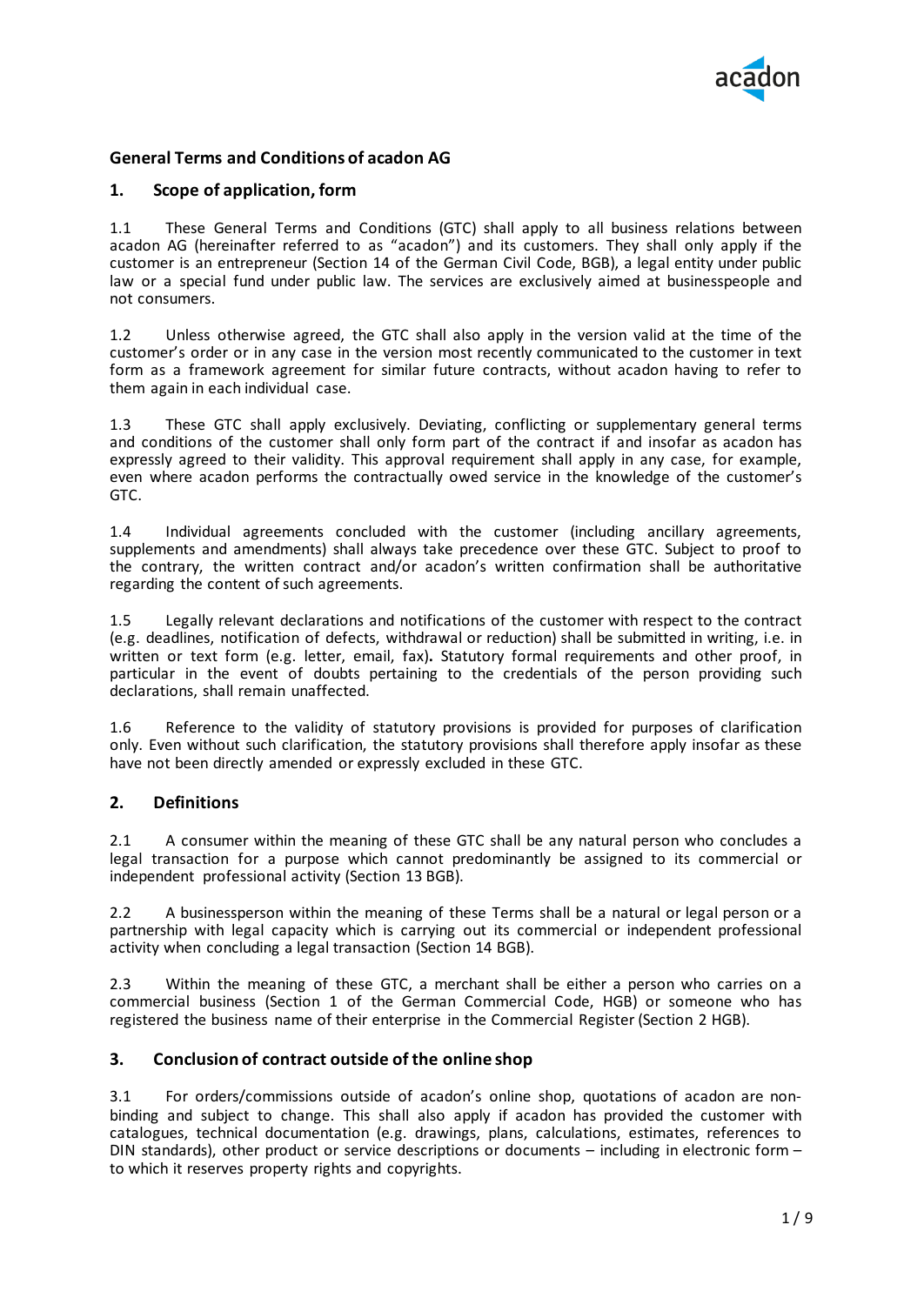

3.2 The customer ordering the respective service shall be regarded as a binding contract offer. Unless otherwise stated in the order, acadon shall be entitled to accept this contractual offer within 14 days of its receipt by acadon.

3.3 Acceptance may be declared to the customer either in writing (e.g. by sending an order confirmation) or by providing the service.

# **4. Conclusion of contract for orders via the online shop**

4.1 To be able to order acadon software or services via the online shop, it is essential for acadon to have prepared an individual quotation for the customer in advance.

4.2 In order to accept a quotation of this kind via the online shop, the customer must initially log in to the online shop under the corresponding menu item using the access details provided by acadon within the framework of the offer preparation.

4.3 Via the "My account" menu item, the customer can access the quotations which acadon has prepared for it and view them by clicking on "Detailed view". To start the order process and place the corresponding quotation into the digital shopping basket, the customer clicks on the "Order" button. By clicking on the "Place order" button, the customer confirms that it accepts the quotations in the shopping basket in a legally binding manner. The prerequisite for this is that the customer must accept these GTC and the Microsoft Cloud Agreement by ticking the relevant boxes.

4.4 Accepting the quotation creates an order which the customer can access via the "My orders" menu item. At the same time, acadon sends the customer an automatic order confirmation by email when the order process has been completed.

# **5. Storing the contract text and contract language**

5.1 For orders via the online shop, acadon stores the contract text after the contract has been concluded. The customer can print the contract text before submitting the order by using the print function on its browser in the final stage of the order. The customer can also view the contract text at any time online in its customer account using the "My orders" menu item.

5.2 The contract language is German.

# **6. The subject matter of the contract and time of performance**

6.1 The subject matter of the contract, scope or service description are primarily derived from the respective individual contract or its appendices or other special agreements. acadon shall be entitled to provide the services through third parties.

6.2 Information regarding the time of performance shall be non-binding, unless acadon has agreed to a date or deadline in writing as binding.

6.3 If acadon is unable to meet binding times of performance for reasons for which it is not responsible (unavailability of performance), it shall inform the customer immediately and simultaneously notify the expected new time of performance. If the service is not available even within the new performance period, acadon shall be entitled to withdraw from the contract in whole or in part; any consideration already made by the customer shall be reimbursed immediately.

6.4 The occurrence of a delay in performance shall be determined in accordance with the statutory provisions. In any case, a reminder by the customer is required.

# **7. Delivery, transfer of risk, acceptance, delay in acceptance**

7.1 If the delivery of movable goods (goods) is due, the delivery shall take place ex-works, which shall also be the place of fulfilment for the delivery and any subsequent performance. The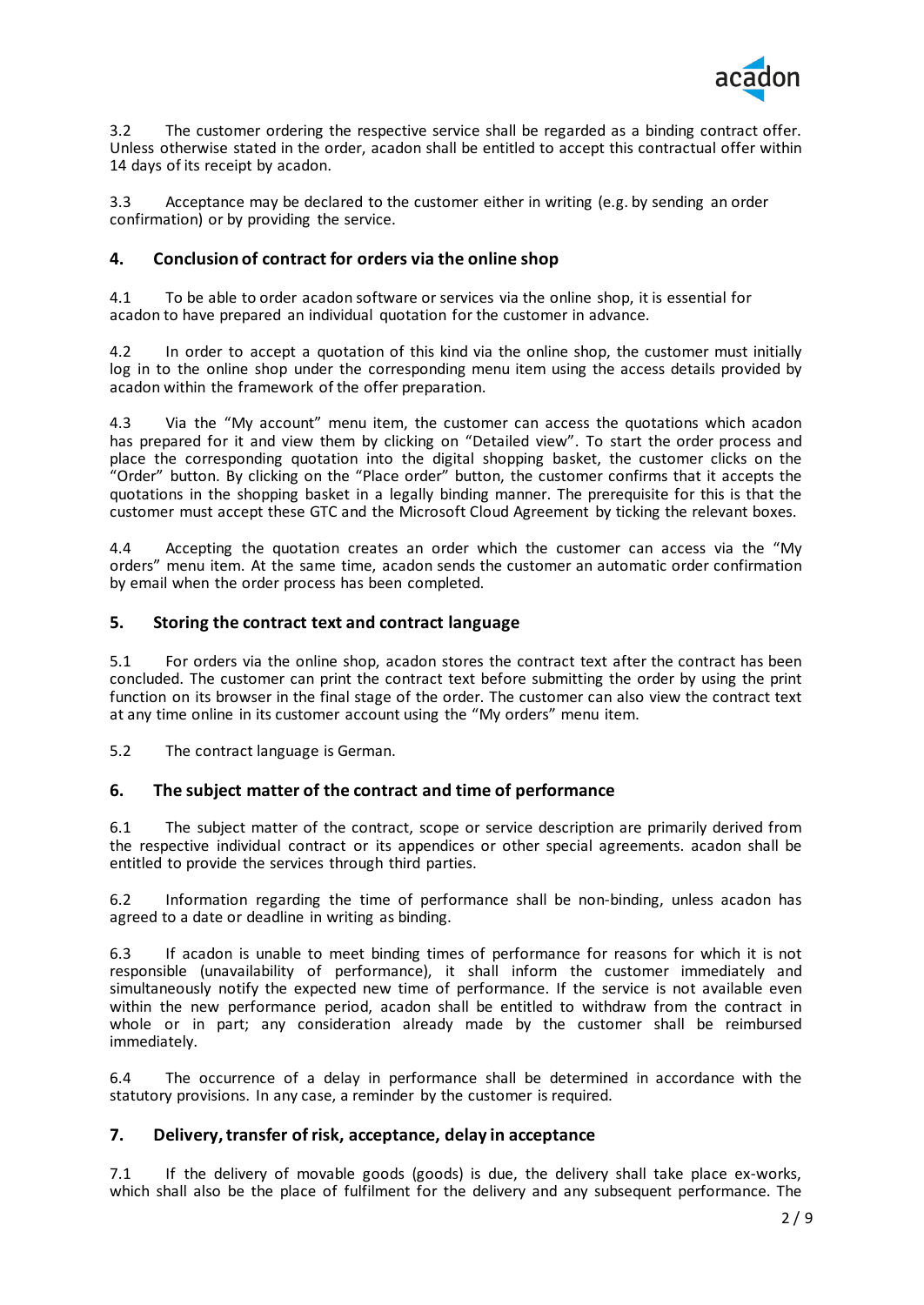

goods will be sent to another destination (sales shipment) at the customer's request and expense). Unless otherwise agreed, acadon shall be entitled to determine the type of shipment (especially transport company, shipping method, packaging).

7.2 The risk of accidental loss and accidental deterioration of the goods shall pass to the customer at the latest upon their handover. However, in the case of a sales shipment, the risk of accidental loss or accidental destruction of the goods as well as the risk of delay shall pass to the customer as soon as the goods are dispatched to the forwarding agent, carrier or any other person or institution designated to carry out the shipment. Insofar as acceptance is agreed, this shall be decisive for the transfer of risk. In all other respects, the statutory provisions of the law on contracts for work and services shall also apply mutatis mutandis to an agreed acceptance. If the customer is in default of acceptance, this shall be equivalent to handover or acceptance.

# **8. Retention of title**

8.1 If the subject of the contract is the delivery of goods, acadon shall retain the title on the goods sold until full payment of all of acadon's current and future claims under the purchase contract and an ongoing business relationship (secured claims).

8.2 The goods subject to retention of title may neither be pledged to third parties nor assigned as collateral until the secured claims have been paid in full. The customer must immediately notify acadon in writing if an application is filed to open insolvency proceedings or if third parties gain access (e.g. seizure) to goods belonging to acadon.

8.3 If the customer acts in a manner contrary to the contract, especially if the purchase price is not paid, the acadon shall be entitled to withdraw from the contract in accordance with statutory provisions and/or to demand the return of the goods on grounds of retention of title. The demand for the return of the goods shall not at the same time constitute a declaration of withdrawal; rather, acadon shall be entitled to demand only the return of the goods and reserve the right to withdraw. If the customer does not pay the purchase price due, acadon may only assert these rights if it has previously set the customer a reasonable payment deadline without success or if such a deadline is not required according to statutory provisions.

8.4 Until further notice, according to (c) below, the customer shall be entitled to sell and/or process the goods subject to retention of title in the ordinary course of business. In this case, the following provisions shall apply in addition.

(a) The reservation of title extends to the full value of the products resulting from the processing, mixing or connection of the goods, whereby acadon shall be deemed the manufacturer. If third parties retain their title to products used in conjunction with the processing, mixing, or combining of the delivered goods, acadon shall acquire co-ownership in proportion to the invoice value of the processed, mixed, or combined goods. In all other respects, the same shall apply to the resulting product as to the goods delivered under retention of title.

(b) The customer hereby assigns to acadon as security all claims against third parties arising from the resale of the goods or the product in full or in the amount of any co-ownership share in accordance with the preceding paragraph. The obligations of the customer specified in paragraph 2 shall also apply with respect to the assigned claims.

(c) The customer shall remain authorised to collect the claim in addition to acadon. acadon undertakes not to collect the claim as long as the customer meets its payment obligations in relation to acadon, there is no deficiency in its performance and the acadon does not assert any retention of title by exercising a right pursuant to paragraph 3. However, if this is the case, acadon may demand that the customer disclose the assigned claims and their debtors, provide all information required for collection, hand over the associated documents and notify the debtors (third parties) of the assignment. In addition, acadon shall be entitled in this case to revoke the purchaser's authority to sell and process the goods subject to retention of title.

If the realisable value of the securities exceeds acadon's secured claims by more than 10%, it shall release securities at its discretion at the customer's request.

# **9. Customer's duty to cooperate**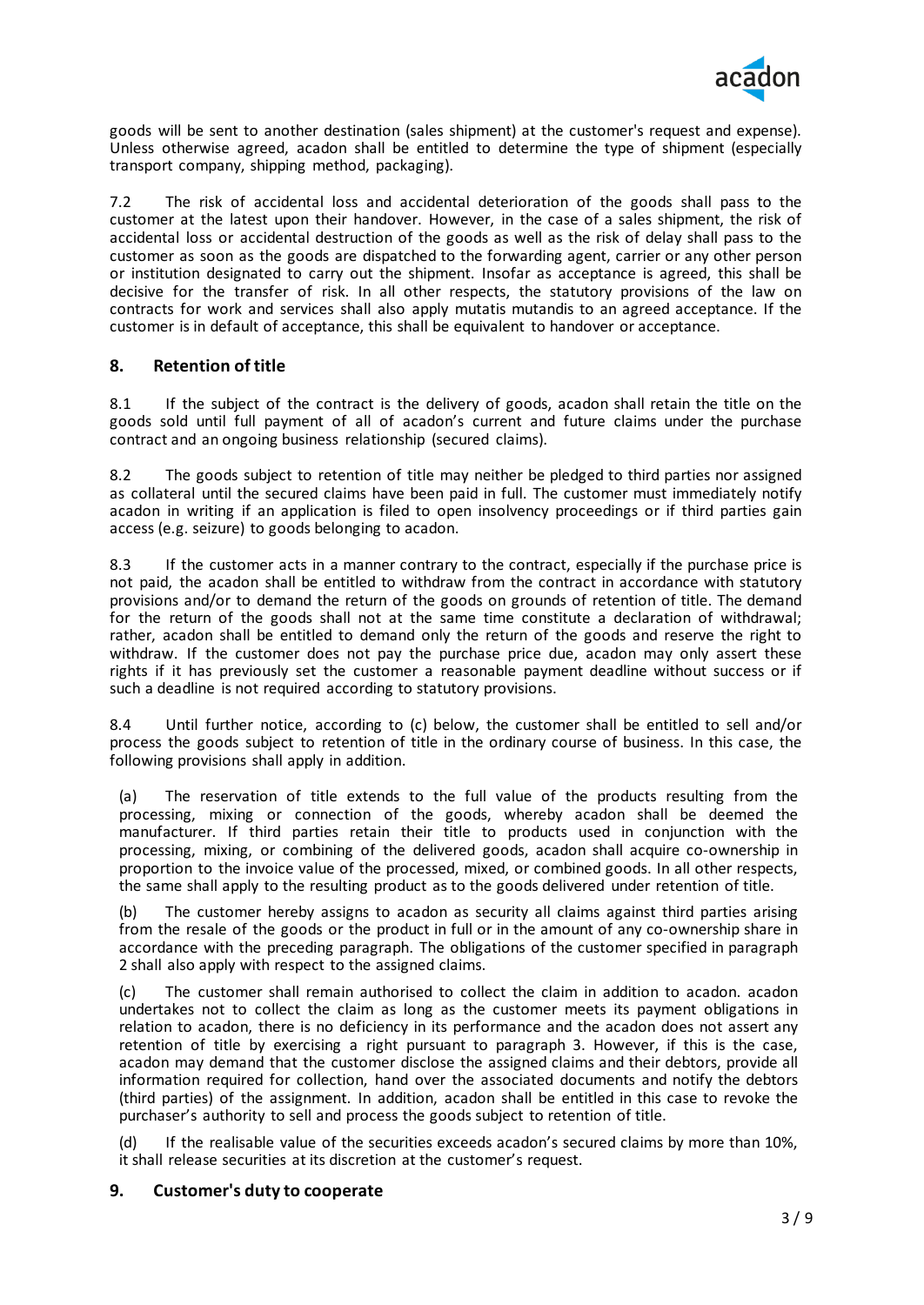

9.1 The customer shall support acadon with the provision of services by taking suitable cooperation actions insofar as is necessary. In particular, the customer shall be responsible for providing the functional technical infrastructure required to make use of acadon's services. In addition, the customer shall provide acadon with the information and data required for the provision of services (e.g. regarding the customer's IT infrastructure) and allow acadon access to its IT infrastructure to the extent required. Insofar as acadon relies on other service providers of the customer to provide its services, the customer shall provide acadon with the contractual details and powers of attorney necessary for the associated communication in good time.

9.2 The customer is obliged to inform acadon without undue delay of errors, error messages or changes in operation which are relevant to acadon's services.

9.3 If the customer has received passwords from acadon that are used to acadon's services, the customer is obliged to change them regularly. If the customer becomes aware that an unauthorised third party has become aware of a password, the customer must promptly inform the acadon of this and change the password immediately.

9.4 The prerequisite for the provision of services by acadon is that the customer designates qualified employees to acadon upon conclusion of contract, who are exclusively permitted to request the contractual service from acadon, in particular, to make service and support calls and who are authorised to make the decisions necessary to execute the contract. The customer shall inform us immediately of any changes in personnel that arise in this context. The customer shall ensure that the qualifications of the employees are maintained or built up when personnel changes.

9.5 In cases of support, the customer is obliged to ensure in good time before the start of the acadon's activities that, in the event of destruction or falsification, the recorded data can be reconstructed with reasonable effort on machine-readable data carriers (data security).

9.6 If, for the purposes of troubleshooting or providing other contractual services, it is necessary for acadon to access a data backup or the customer's computer system via remote maintenance or other work that enables access to personal data (especially patient data) the customer is obliged to conclude a data processing agreement (Article 28 GDPR) with acadon that regulates the protection of the personal data before receiving these services. Prior to the conclusion of such a contract governing data protection, acadon is not obliged to start providing the designated services.

9.7 If the customer fails to meet its abovementioned cooperation obligations in part or in full and this leads to any dates for service provision no longer being complied with by acadon, the corresponding deadlines which have been arranged shall lose their validity. In such case, new service appointments are to be arranged, taking acadon's resource planning into consideration. Furthermore, the customer is obliged to provide compensation for additional expenses incurred by acadon as a result of the breach of the cooperation obligations. acadon shall request in writing that the customer rectify the respective cooperation obligations or provide subsequent improvement and shall set an appropriate deadline for this. If this deadline is not met, acadon shall be entitled to terminate the contract without notice insofar as acadon has provided written warning that this will take place when setting the subsequent deadline. The assertion of further rights remains unaffected by the above provisions.

# **10. Remuneration and payment terms**

10.1 The amount of the remuneration is primarily determined in the respective individual contract. If this is not the case, acadon's current prices at the time of conclusion of contract shall apply, which this shall be subject to the statutory value-added tax.

10.2 Unless otherwise stated in the respective individual contract, the payment due shall be invoiced by acadon in accordance with the current schedule. An agreed monthly or annual flat-rate remuneration shall be due in advance; one-time fees, variable fees and other remuneration shall become due after the service is rendered.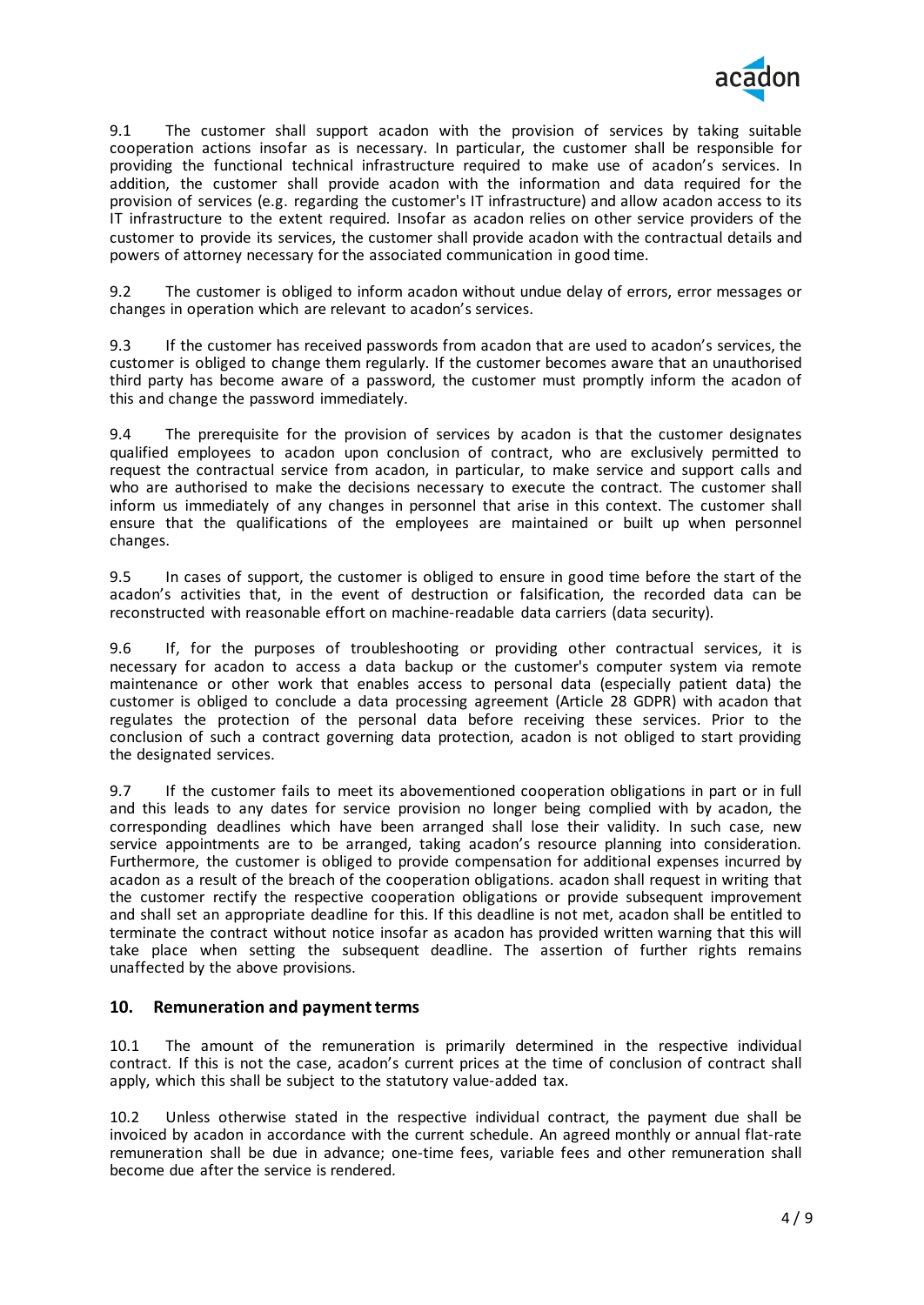

10.3 If the parties agree on a direct debit payment, the customer authorises the customer to debit the payments to be made by it from an account specified by it on conclusion of the contract by means of direct debit authorisation. The customer is obliged to ensure sufficient coverage of the account. Should the debit from the customer's account not be possible due to a lack of funds, or should the direct debit be reversed at the request of the customer, acadon shall be entitled to additionally claim the incurred costs (e.g. return debit charges) as minimum damages. In addition, acadon shall be entitled to charge a processing fee of €8.00 per direct debit, unless the customer can prove that no or significantly less damage was actually incurred.

10.4 Should the customer not make use of a flat-rate usage option or only partially make use thereof, the agreed remuneration shall not be reduced unless the customer has a statutory right of reduction.

10.5 The customer shall only be entitled to compensation in the event that its counterclaim has been established as legally valid, is not disputed by acadon or is recognised by acadon or has a close synallagmatic relationship with acadon's claim.

10.6 If it becomes apparent after conclusion of the contract(e.g. through an application for the opening of insolvency proceedings) that acadon's claim for payment is endangered by a lack of performance on the part of the customer, acadon shall be entitled to demand an adequate guarantee and/or security for the performance of the contract. If this does not happen within a reasonable period of time, acadon shall be entitled to refuse performance according to the statutory provisions for refusing performance and  $-$  if applicable after setting a deadline  $-$  to rescind the contract (Section 321 BGB). In the case of contracts for the manufacture of custom items (individual production), acadon may declare rescission immediately; the statutory provisions concerning the non-dispensability of setting a deadline remain unaffected.

10.7 If the customer declares its rescission of the contract before receiving the goods or rendering services without legal grounds, or if the customer refuses acceptance of the goods or services without legal grounds, acadon may demand compensation in the amount of one-third of the order sum due to non-fulfilment. acadon's right to demonstrate higher damages remains unaffected; however, the lump sum shall be credited to further monetary claims. The customer may provide evidence that acadon did not incur any damage or only incurred significantly less damage than the aforementioned lump sum.

# **11. Software use**

11.1 acadon provides industry solutions relating to the timber process chain in the form of specially developed

11.2 ERP software (hereinafter referred to as "acadon software"), which is based on standard software by third-party providers (e.g. Microsoft) (hereinafter referred to as "third-party provider software"). acadon makes the acadon software available for use via its online shop, for example, in the form of SaaS services. Alternatively, the customer may also acquire the acadon software for permanent use within its own IT infrastructure (purchase). When the customer orders acadon software, acadon provides the customer with the respective current version of the acadon software for the duration of the contractual relationship via the internet free of charge. For this purpose, acadon sets up the software on a server which the customer can access via the internet.

11.3 The respective current scope of the functionality of the acadon software is set out in the respective quotation.

#### **12. Rights of use to the software**

12.1 When the customer orders acadon software, acadon grants the customer the non-exclusive and non-transferable right to use the acadon software for the intended purpose for the duration of the contractual relationship (for SaaS services) or permanently (for purchases). The acadon software may only be used by the number of natural persons for which the customer has acquired licences as a maximum at any one time. Permissible use includes the installation of the acadon software, loading the software to the memory and the intended use by the customer. The number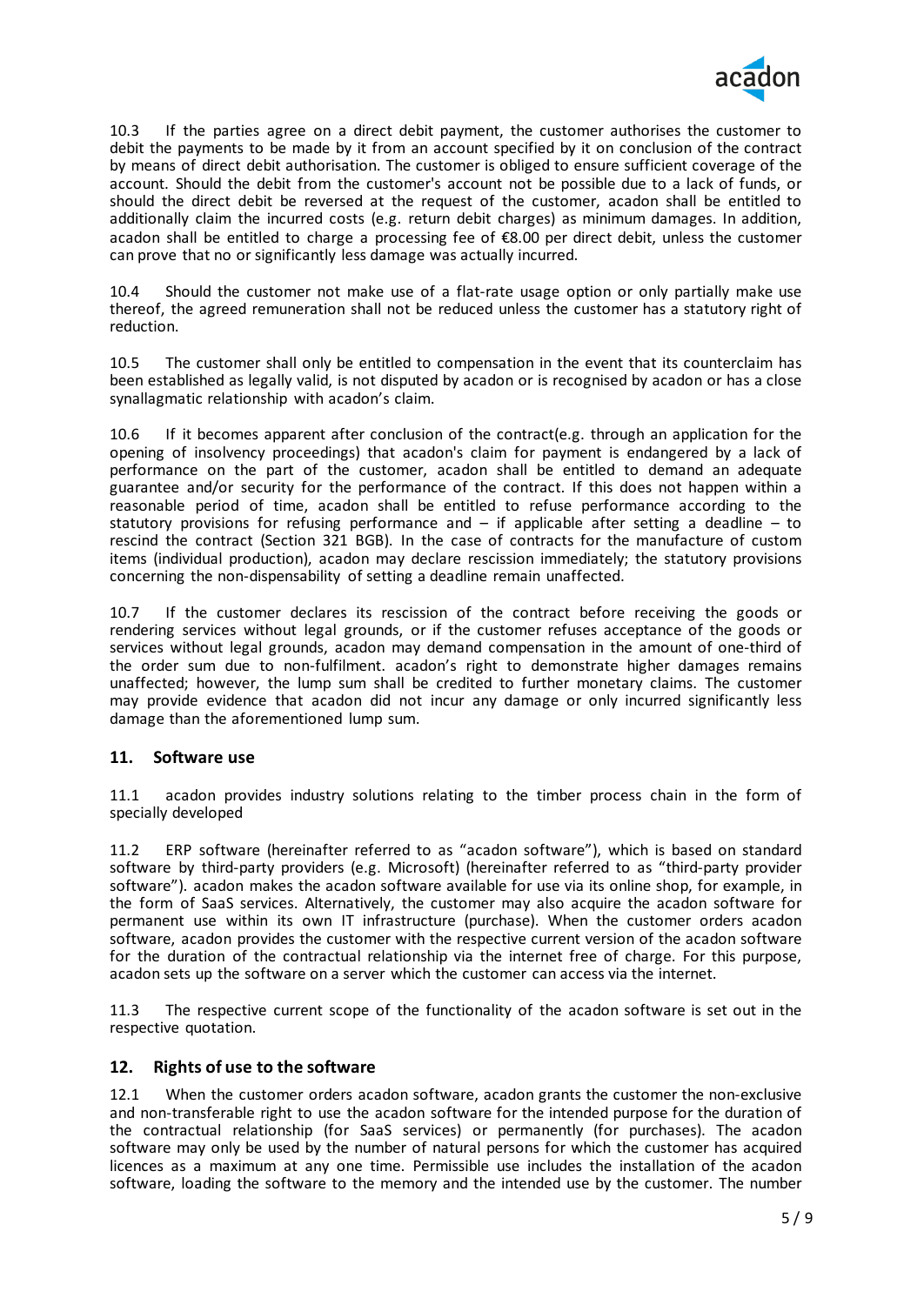

of licences, as well as the nature and scope of the use, are otherwise determined by the specific content of the respective quotation.

12.2 The customer shall not be entitled to lease the software it has acquired or to sublicence it in any other way, to communicate it to the public by wire or wireless means or make it accessible or provide it to third parties for payment or without payment, e.g. in the context of application service provision or "Software as a Service".

12.3 acadon acquires the necessary rights of use to the respective third-party provider software for the intended use of the software on behalf of the customer in its name and in accordance with the respective terms of the third-party provider.

### **13. Material defect guarantee when purchasing software**

13.1 acadon provides a guarantee for the agreed properties and for the customer being able to use the software without breaching the rights of third parties. The material defect guarantee does not apply to damages resulting from the software being used in a hardware and software environment that is not suitable for the requirements on which the contract conclusion is based or for changes and modifications – or by adding apps/extensions - which the customer has made to the software without being authorised to do so by law or on the basis of previous written permission by acadon.

13.2 The customer shall check the software for obvious defects without undue delay on receipt of the software and, in the event that there are any defects, it shall report these to acadon without undue delay. Otherwise, the guarantee shall not apply to these defects. The same applies in the event that a defect of this kind is discovered at a later date. Section 377 HGB shall apply.

13.3 In the event of a material defect, acadon shall initially be entitled to provide supplementary performance, i.e. to remedy the defect ("subsequent improvement") or provide replacement delivery at its discretion. Within the framework of the replacement delivery, the customer shall accept a new version of the software unless this leads to unreasonable restrictions. In the event of defects in title, acadon shall provide the customer with a legally acceptable way in which to use the software at its discretion or amend the software such that it no longer breaches third-party rights.

13.4 acadon is entitled to provide the guarantee at the customer's premises. acadon shall also be deemed to have met its obligation to provide subsequent improvement in the event that it provides updates with an automatic installation schedule on its website for download and offers the customer telephone support to solve any installation problems which may arise.

13.5 The right of the customer to reduce the purchase price at its discretion in the event that subsequent improvement or replacement delivery fails on two occasions or to withdraw from the contract remains unaffected. The right of withdrawal shall not apply in the event of minor defects.

13.6 With the exception of damage claims, guarantee claims on the basis of material defects expire by limitation in two years and/or in one year if no consumers are involved in the transaction. The limitation shall start at the point in time of delivery of the contractual software in the event of sale on a data carrier and after notification and activation of the access details for the download area in the event of sale by means of download from the internet.

13.7 If there is a maintenance contract between the parties, the period to remedy the defects shall be determined by the time periods set out in accordance with this maintenance contract.

#### **14. Granting storage space for SaaS services**

14.1 acadon provides the customer with storage space on a server to store its data.

14.2 acadon ensures that the stored data can be accessed via the internet.

14.3 The customer is not entitled to make this storage space available in part or in full to third parties for use, either for free or for payment.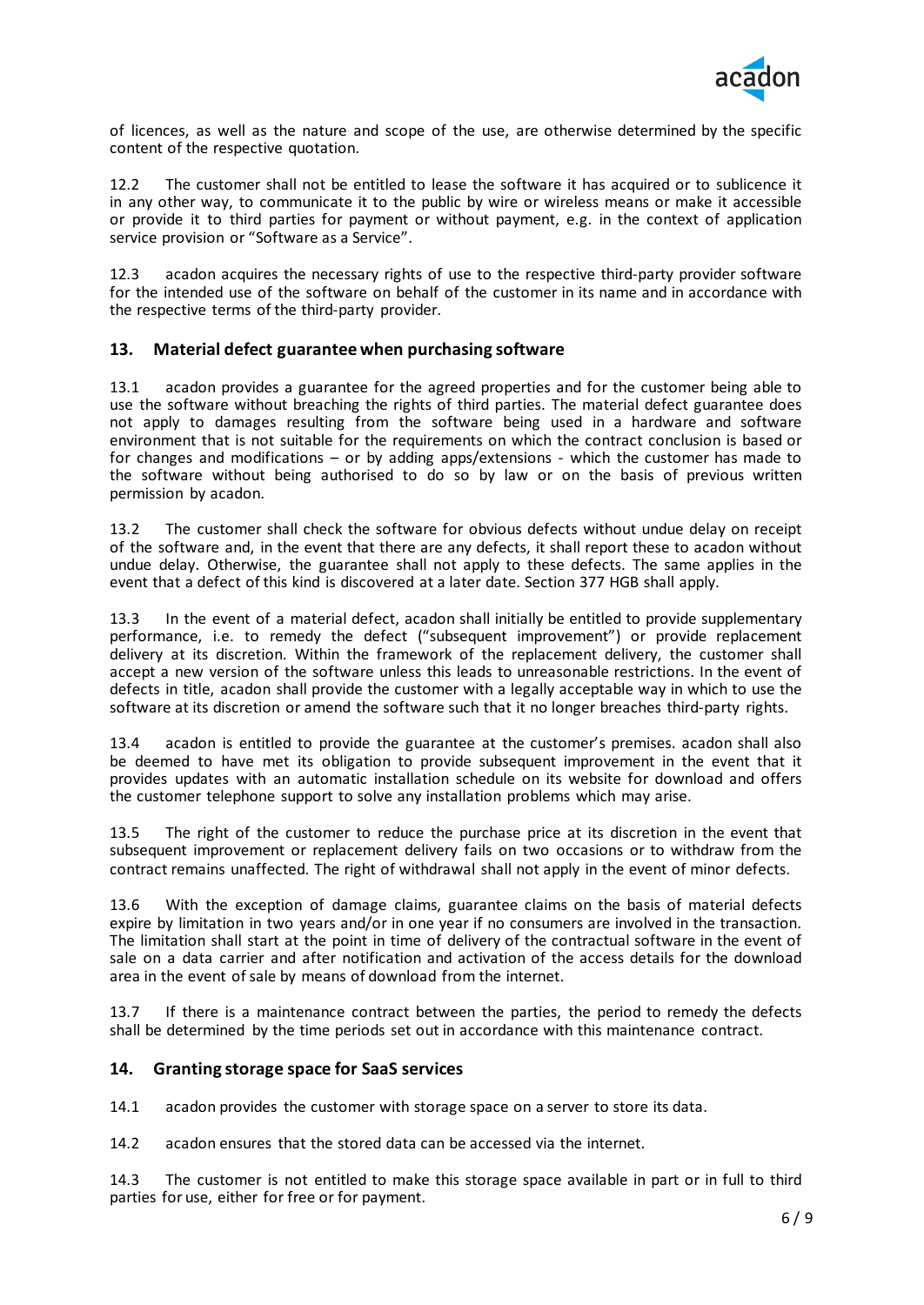

14.4 The customer undertakes to refrain from storing any content on the storage space, the provision, publication or use of which violates applicable law or agreements with third parties.

### **15. Availability for SaaS services**

15.1 acadon guarantees at least 99% (ninety nine percent) availability of the software service on an annual basis. In connection with this, the software service will not be deemed unavailable if the non-availability is caused in part or in full by:

- a) the customer's own actions or negligence;
- b) the customer's internet connection;
- c) planned maintenance times of which the customer is notified seven (7) days in advance;

d) malfunctions with upstream providers caused, for example, by power failures, network disruption, fire or other similar circumstances.

15.2 The log data of acadon is, unless there is evidence to the contrary, the determining factor for ascertaining the availability level of the software service.

#### **16. Maintenance and support for SaaS services**

16.1 acadon shall be entitled to update the software to a more recent version if acadon considers this to be necessary for the safety and functionality of the software service.

16.2 acadon provides no guarantee for the software being free from errors and working without any issues. acadon corrects errors in the acadon software (which includes adaptations) in compliance with paragraph 3 and 4 of these items, unless such errors were caused by the thirdparty provider and/or these errors are the result of the following in full or in part:

a) human error, negligence, improper use or intent on the part of the customer or a third party; or

b) external reasons, such as, but not limited to, fire, lightning strike, water damage, explosion or destruction.

16.3 The customer shall be obliged to report errors or issues immediately, but no later than 2 (two) weeks after discovering the error(s), in writing or in text form, providing a description of the defects.

16.4 On receipt of the notification, acadon shall investigate and remedy the errors or issues (as quickly as reasonably possible) in an appropriate manner. If the reported error or the reported issue cannot be found and/or is the result of one of the causes set out in paragraph 2 in full or in part, acadon shall invoice the customer for the costs of investigating the error separately.

16.5 acadon provides a telephone number (the "hotline") to offer the customer support with the acadon software, however, this does not constitute official training.

16.6 The hotline is available on weekdays which are not bank holidays in North Rhine-Westphalia from Monday to Friday and from 9am to 4pm, with the exception of 24th December, 31st December and Rose Monday in Germany.

16.7 Only the authorised person specified by the customer on the datasheet is entitled to receive support via the hotline. The customer has the right to change this authorised person in compliance with a notice period of eight (8) days, provided that the new authorised person participates in a training session relating to the acadon software.

### **17. Obligations of the customer for SaaS services**

17.1 The customer undertakes to refrain from storing any unlawful content which violates laws, official requirements or third-party rights on the storage space provided.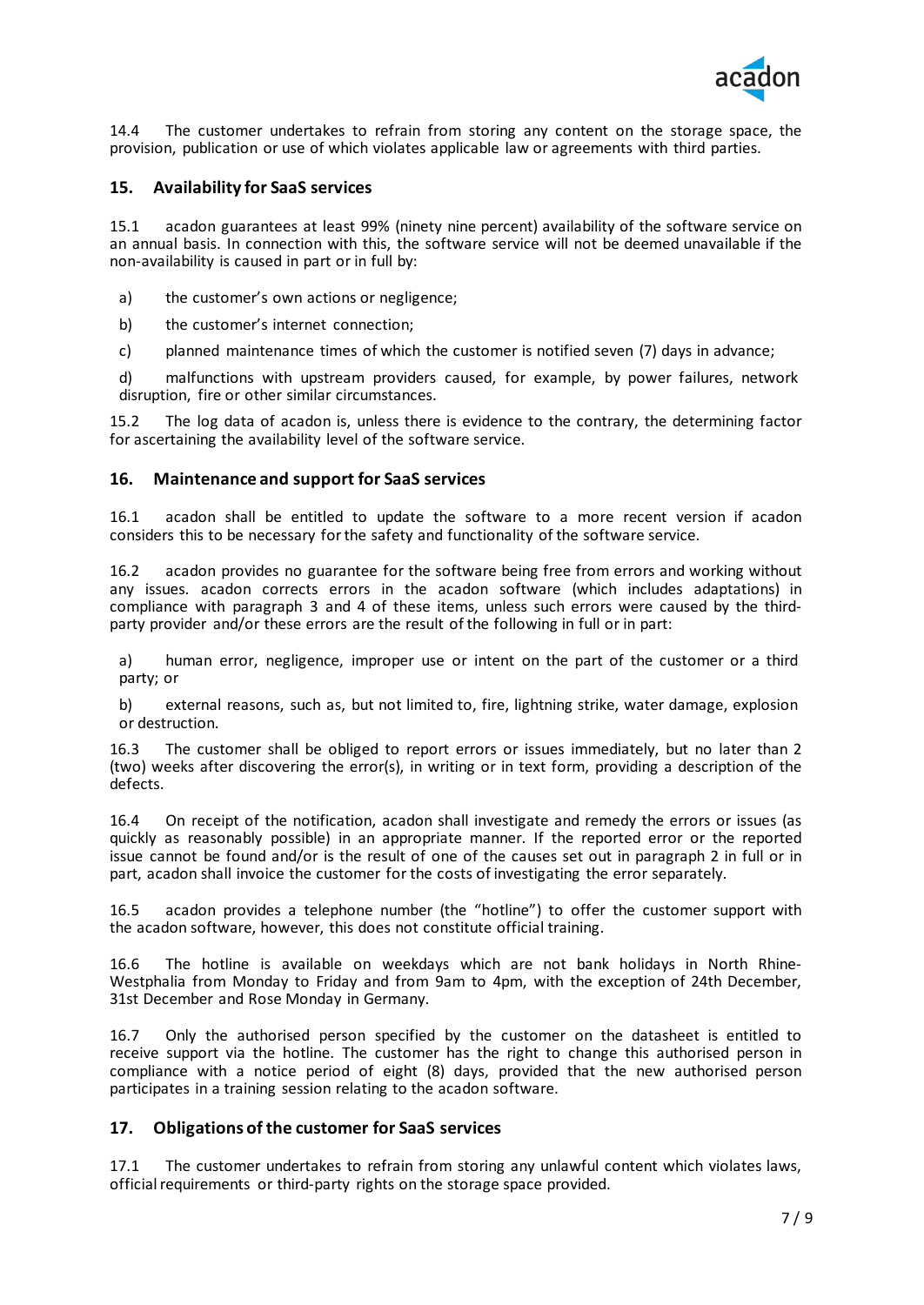

17.2 The customer undertakes to prevent unauthorised access to the protected areas of the software by third parties by taking suitable precautionary measures. For this purpose, the customer shall, insofar as is necessary, instruct its employees to comply with copyright law.

17.3 Without prejudice to acadon's obligation to back up data, the customer is responsible for entering and maintaining the data and information necessary to use the SaaS services.

17.4 The customer is obliged to check information for viruses or other harmful components before entering it and to use state-of-the-art virus protection programmes for this purpose.

17.5 The customer undertakes to regularly change all passwords used to access the SaaS services. If the customer becomes aware that an unauthorised third party has become aware of a password, the customer must promptly inform the acadon of this and change the password immediately.

17.6 The content stored by the customer on the storage space intended for it may be protected by copyright and data protection laws. The customer hereby grants acadon the right to make the content stored on the server accessible to the customer via the internet when queried. In particular, the customer also grants the provider the right to be able to duplicate and transmit the content for this purpose and to reproduce it for the purposes of data backup.

### **18. Hotline**

18.1 Insofar as the customer concludes a hotline or support agreement for Non-SaaS services with acadon, paragraph 16 applies accordingly. This agreement does not establish a claim for changes or error corrections.

### **19. acadon's liability**

19.1 Unless otherwise stated in these GTC, including the following provisions, acadon shall be liable in the event of a breach of contractual and non-contractual obligations in accordance with the statutory provisions.

19.2 acadon shall be liable – irrespective of the legal grounds – within the scope of fault liability in cases of intent and gross negligence. In the case of simple negligence, acadon shall be liable, subject to statutory limitations of liability (e.g. diligence in own affairs; insignificant breach of duty; only

a) for damages resulting from injury to life, limb or health,

b) for damages resulting from the breach of an essential contractual obligation (obligation, the fulfilment of which enables the proper execution of the contract in the first place and on the observance of which the contractual partner regularly relies and may rely); in this case, however, acadon's liability shall be limited to the compensation of the foreseeable, typically occurring damage.

19.3 The limitations of liability resulting from 19.2 also apply to breaches of duty by or in favour of persons whose culpability is attributable to acadon in accordance with statutory provisions. They do not apply insofar as acadon has fraudulently concealed a defect or assumed a guarantee for the quality and for claims of the customer under the Product Liability Act.

19.4 acadon shall not be liable for data loss insofar as the damages are incurred as a result of the customer having failed to take data backup measures and thus ensure that data which is lost can be restored again with reasonable effort.

19.5 In the event that acadon services within the framework of SaaS services are used by unauthorised third parties using the customer's access details, the customer shall be liable for fees incurred in this manner within the framework of civil liability up to receipt of the customer's instruction to change the access details or notification of loss or theft insofar as the customer is responsible for the access by the unauthorised third party.